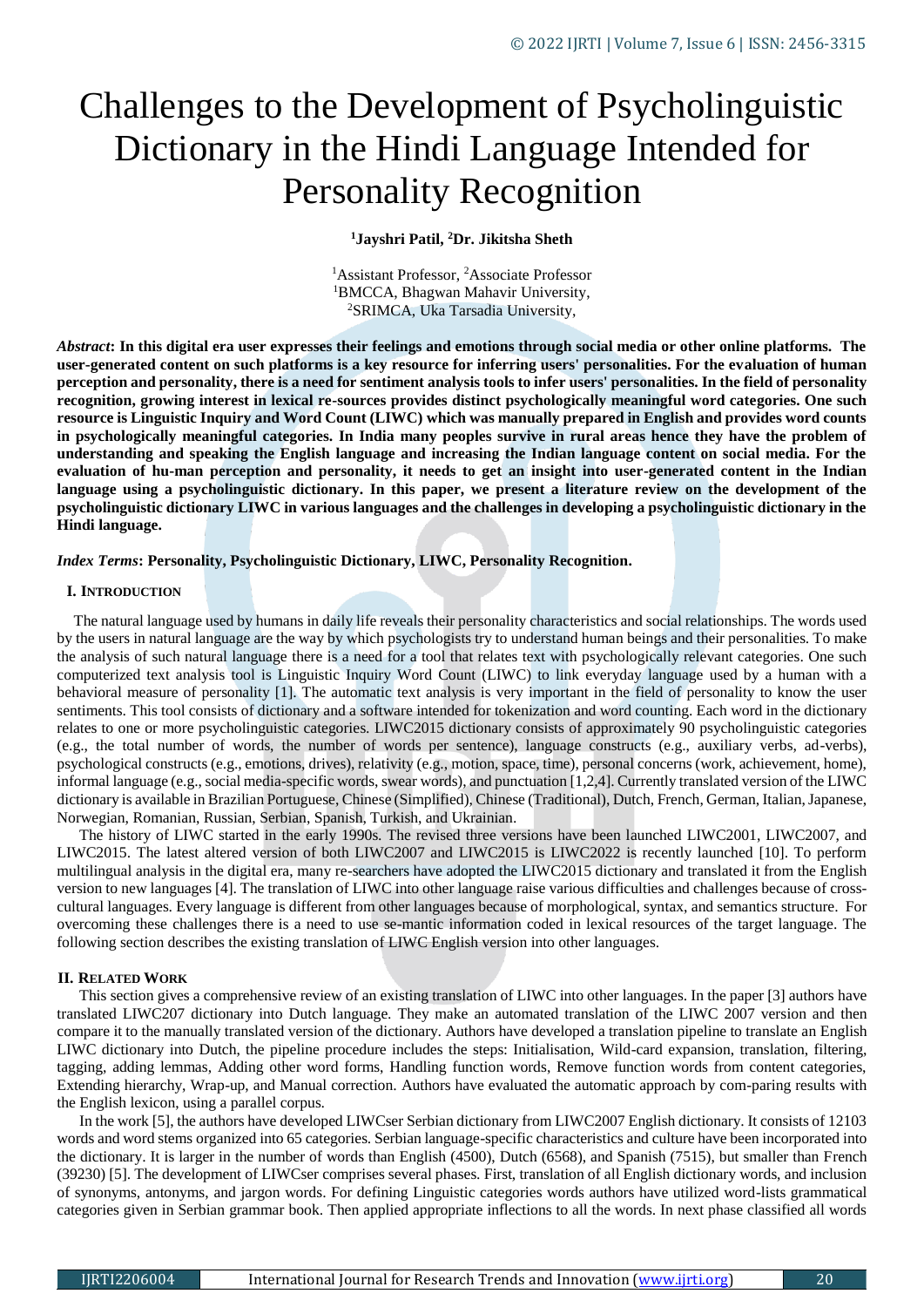into categories defined by LIWC2007 dictionary. In the final phase, two different judges re-viewed all word with related categories and further enhanced the dictionary with some culturally specific words.

The researchers [7] have developed Ro-LIWC2015 Romanian Translation of the LIWC2015 Dictionary. The construction of Ro-LIWC2015 comprises various steps. First, the English dictionary 6539 words were equally allocated to six translators and obtained a first draft of the translated Romanian dictionary. This draft contained a maximum of five synonyms for every English word, without any adjustments to the categories. With the periodic discussion of translators, these issues were resolved. In the further phase of the development of Ro-LIWC2015, the first author improved all the translations, following the same procedure as in the first step. Then every word was assigned the related categories according to the Romanian grammar and semantics while keeping the duplicates. The final version of Ro-LIWC2015 contains 47,825 entries. For evaluating Ro-LIWC2015 linguistic differences in different corpora, authors have analyzed posts from help-seeking forums for anxiety, depression, and health issues.

The work in [8] has explored a triangulation-based semi-automatic approach for constructing Catalan dictionary from the LIWC English dictionary. Authors have utilized Romance languages dictionaries as well as original English LIWC2001 dictionary and performed multi-lingual translations. Then automatically align different source words of each Catalan word. Evaluation of translations from different dictionaries allows to identify common words in different languages and the issue of assigning correct categories to the words has been re-solved.

## **III. CHALLENGES TO THE DEVELOPMENT OF PSYCHOLINGUISTIC DICTIONARY IN THE HINDI LANGUAGE**

LIWC is a text analysis tool developed by social psychologist James Pennebaker and his team at the University of Texas [1]. It calculates the degree to which any text uses psycholinguistic features. LIWC gives an efficient technique for analyzing emotional, cognitive, and structural components present in user-generated content [1,2]. In India many peoples live in rural areas hence they have the problem of understanding and speaking the English language. They express their emotions and thoughts in Indian languages. For the evaluation of hu-man perception and personality, it needs to get an insight into user-generated content in the Indian language specific to the Hindi language.

The Hindi language is resource-scarce and morphologically rich so a lot of information expresses in words [9]. The process of translating LIWC is not straightforward since every language has precise gram-mar rules and semantics. The biggest challenge is to decide what translations need to implement and word variations in different languages and which psychological categories relate to each word after translation. The major challenges involved in language inconsistencies such as translation error, changes in meanings due to translation, variation in verb tenses and part of speech tag, distinguishing between masculine and feminine words, and articulating words. There is a need to manually assign the correct POS tag to the translated dictionary words. The English language word can correspond to more than one word in the Hindi language. Word mapping is a tough task and re-quires manual efforts because of resources scarce in the Hindi language [11].

Another challenge is verb tenses and the meaning of words is dependent on their phrase in the Hindi language, in that case, there is a need to process word phrases instead of a single word. Hindi language verb tense depends on its auxiliary verb and postposition, so we need to count words in Past Focus, Future Focus, and Present Focus categories at the time of processing text. For example In the translation process, while translating the LIWC dictionary word 'depend', and 'de-pended' both words translated into the same word 'निर्भर'(Nirbhar) in Hindi, and the word 'depends' and 'depending' translated into the same phrase 'निर्भर करता है'(Nirbhar Karta Hai). It becomes difficult to distinguish the tenses and gender forms of the words. In the translation process, LIWC dictionary English words were translated into the Hindi phrase because of Morphological variations like 'सिर घूमना'(Sir Ghumana), 'चक्कर आना'(Chakkar Aana), 'निमाग चाटिा'(Dimmag Chatna). There is a high possibility of losing context information which leads to a translation error. Also, the translation of English words returns duplicate words for the different translations. For the same root word in the English language, there can be many words in the Hindi language with varying information for the tense, gender, and person. The Hindi language is morphologically rich where auxiliary words add with the verb for extra information concerning tense, gender, and person.

### **CONCLUSION**

LIWC is an important text analysis tool for the multilingual analysis task to link the words daily used by human to their behavior and personality. For analyzing the user-generated content in different languages researchers have translated LIWC into a different language. In this paper, we presented a literature review on different translations of LIWC and also discuss the challenges of developing a psycholinguistic dictionary using LIWC in the Hindi language. The Hindi language is morphologically rich so there is a need for manual work to add Hindi language-specific words to the dictionary and need to process word phrases instead of a single word to retrieve correct verb tenses and gender information.

#### **REFERENCES**

- [1] Yla R. Tausczik1 and James W. Pennebaker, "The Psychological Meaning of Words: LIWC and Computerized Text Analysis Methods"
- [2] Pennebaker, James W., et al., The development and psychometric properties of LIWC2015. 2015
- [3] Van Wissen, Leon, and Peter Boot, An electronic translation of the LIWC Dictionary into Dutch." Electronic lexicography in the 21st century: Proceedings of eLex 2017 conference. Lexical Computing, 2017.
- [4] Dudău, Diana Paula, and Florin Alin Sava. "Performing multilingual analysis with Linguistic Inquiry and Word Count 2015 (LIWC2015). An equivalence study of four languages." Frontiers in Psychology 12 (2021): 2860.
- 
- [5] Bjekić, Jovana, et al. "Psychometric evaluation of the Serbian dictionary for automatic text analysis: LIWCser." Psihologija 47.1 (2014): 5-32.